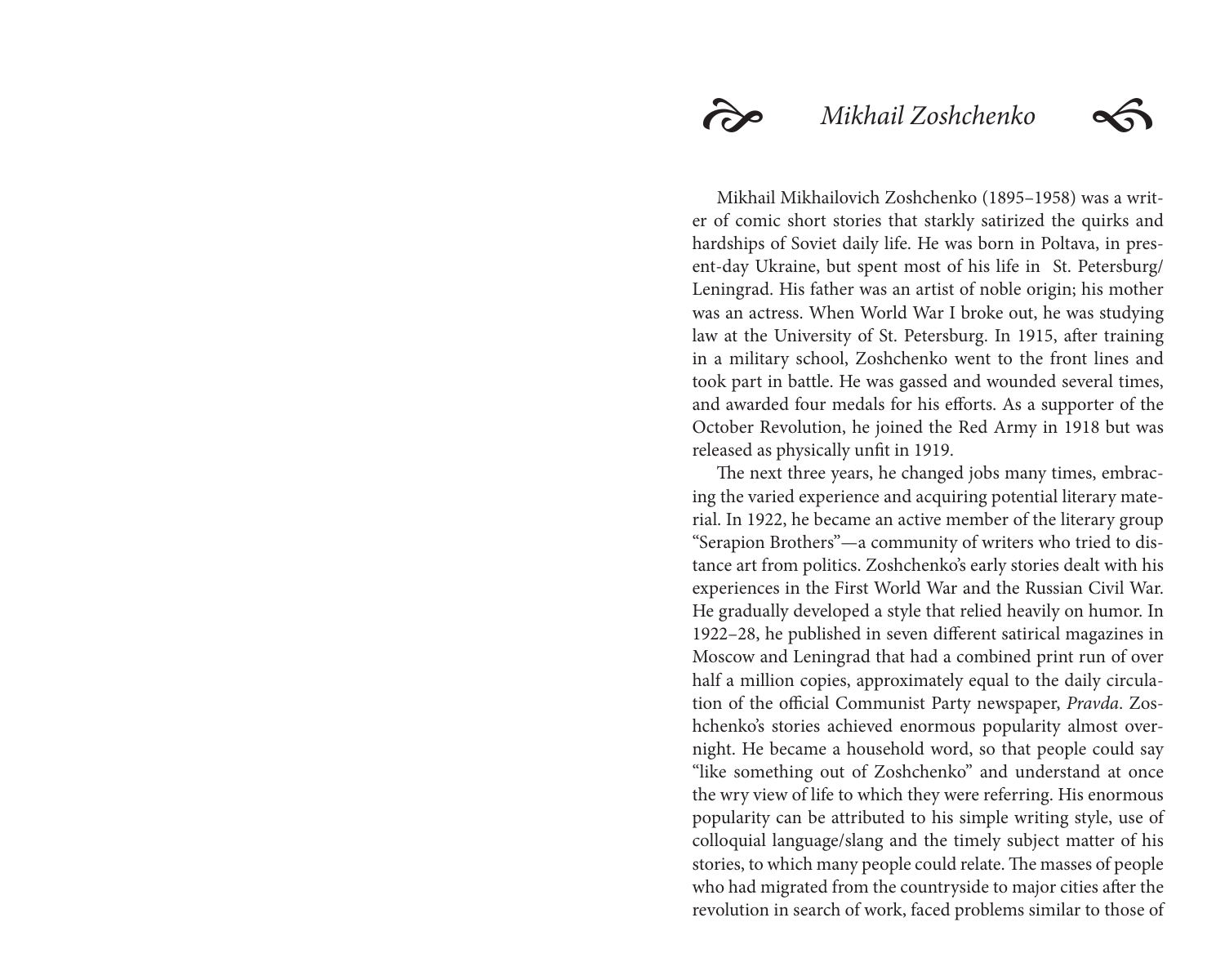#### 336 337 MIKHAIL ZOSHCHENKO

Zoshchenko's characters: confusion over the new Marxist political vocabulary, housing shortages, and poor quality of consumer goods.

Though Zoshchenko never directly attacked the Soviet system, in the 1930s he was, nevertheless, under great pressure to conform to ideas of Socialist realism. His works written in this period—*The Story of One Reforging* and *Stories About Lenin*  written for children—are serious in tone and lack any of Zoshchenko's characteristic flavor. He also published the ambiguous experimental works *Youth Restored* (1933) and *The Sky-Blue Book* (1935).

Disillusioned with Communist ideals after the first wave of Stalinist terror and purges, he began to exploit an imaginatively oblique new literary form in which theoretical arguments were illustrated by fictional stories. In 1943, he published the first installment of his autobiographical work *Before Sunrise*. *Before Sunrise* was banned, and, three years later, Zoshchenko's literary career was brought to an end. After the publication of *The Adventures of a Monkey* in the literary magazine *The Star,* Zoshchenko was labeled by the state as a vulgar writer of unwholesome ideas and expelled from the Soviet Writers' Union. Expulsion from the writers' club soon resulted in loss of work and no further publication of his writing. He earned a pittance from translation work and other odd jobs until after Stalin's death, when he was gradually rehabilitated. He died in 1958.

"Nervous People," written in 1924, emphasizes the worst aspects of the communal apartment—a favorite target of Zoshchenko's satirical works. Zoshchenko provides the most original and perceptive type of *skaz* in his story about conflicts among strangers forced to share close quarters with a communal kitchen and bathroom.

His story "The Bathhouse" (1925) comes across as a humorous documentation of the realities of a country in a state of poverty, in a society where widespread theft, bribery and corruption conflict with declared ideals of socialist society. Aptly, this tale recounts how in the bathhouse men find themselves without the materials they need to wash, with no place to put their tickets, and with a constant threat of their clothes being stolen.

Zoshchenko's style of *skaz* narration has its peculiarities. In his stories, humor is caught in the space between the daft and overly hopeful narrator/implied author—who the reader can only hope and assume is not so dimwitted. His characters make the kinds of linguistic mistakes so often identified as one of the peculiarities of Zoshchenko's *skaz,* such as parenthetic words and modal particles that not only carry the rhythms of the narrative but also imply sarcasm, secrecy and call attention to the process of the telling. The narrator himself is highly intrusive in the text with his casual and gossipy tone.

*Svetlana Malykhina*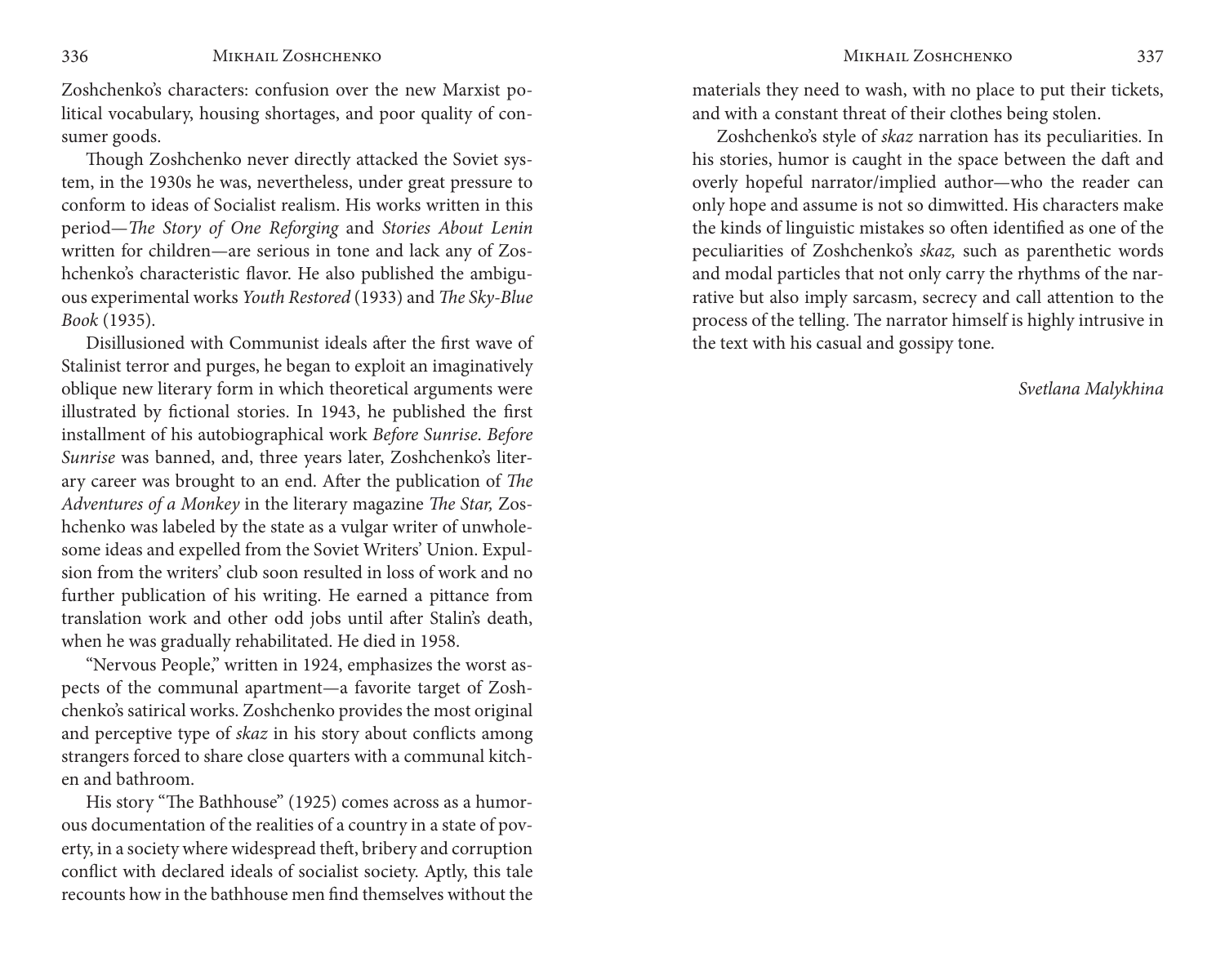

## *Баня*



### *Михаил Зощенко*

Говорят, граждане, в Америке бани отличные.

Туда, например, гражданин придёт, скинет бельё в особый ящик и пойдёт себе мыться. Беспокоиться даже не будет — мол, кража или пропажа, номерка даже не возьмёт.

Ну, может, иной беспокойный американец и скажет банщику:

— Гуд бай, — дескать, — присмотри.

Только и всего.

Помоется этот американец, назад придёт, а ему чистое бельё подают — стираное и глаженое. Портянки небось белее снега. Подштанники зашиты, залатаны. Житьишко!

А у нас бани тоже ничего. Но хуже. Хотя то же мыться можно.

У нас только с номерками беда. Прошлую субботу я пошёл в баню (не ехать же, думаю, в Америку), — дают два номерка. Один за бельё, другой за пальто с шапкой.

А голому человеку куда номерки деть? Прямо сказать некуда. Карманов нету. Кругом — живот да ноги. Грех один с номерками. К бороде не привяжешь.

Ну, привязал я к ногам по номерку, чтоб не враз потерять. Вошёл в баню.

Номерки теперича по ногам хлопают. Ходить скучно. А ходить надо. Потому шайку надо. Без шайки какое же мытьё? Грех один.

Ищу шайку. Гляжу, один гражданин в трёх шайках моется. В одной стоит, в другой башку мылит, а третью левой рукой придерживает, чтоб не спёрли.

Потянул я третью шайку, хотел, между прочим, её себе взять, а гражданин не выпущает.



# $\hat{\sigma}$   $\hat{\sigma}$   $\hat{\sigma}$  The Bathhouse  $\hat{\sigma}$ *The Bathhouse*



## *Mikhail Zoshchenko*

They say, citizens, that the baths in America are excellent.

There, for example, a citizen will come, throw his garments in a special box, and go off to wash himself. He won't even worry, they say, that they'll be stolen or lost, won't even take a claim tag.

Well, maybe the occasional nervous American will say to the bathhouse attendant:

"Good-bye," he'll say, "watch my things."

And that's all.

After this American has bathed, he'll return, and they'll give him clean underclothes—washed and pressed. The footcloths, I bet, are as white as snow. Underwear is mended and patched. What a life!

Our bathhouses are also not bad. But worse. Though it's also possible to bathe.

It's just that we have trouble with claim tags. Last Saturday, I went to the bathhouse (wouldn't go to America just for that, I thought)—they gave me two tags. One for my underclothes, another for my coat and hat.

And where is a naked man supposed to put a tag? I'll tell you straight away: nowhere. No pockets. All you have is a belly and legs. It's always an issue with the tags. Can't tie them to your beard.

So, I tie one to each leg, so as not to lose them straight away. I stepped into the washing room.

Now the tags are slapping against my leg. Walking is tedious. But walk I must. Because I need a washbasin. How can you wash without a washbasin? Simply absurd.

I look for a washbasin. I see that one citizen is washing with three basins. He stands in one, soaps up his noggin in another, and the third he holds with his left hand so no one swipes it.

I reach for the third basin, wishing, by the way, to take it for myself, but the citizen doesn't let it go.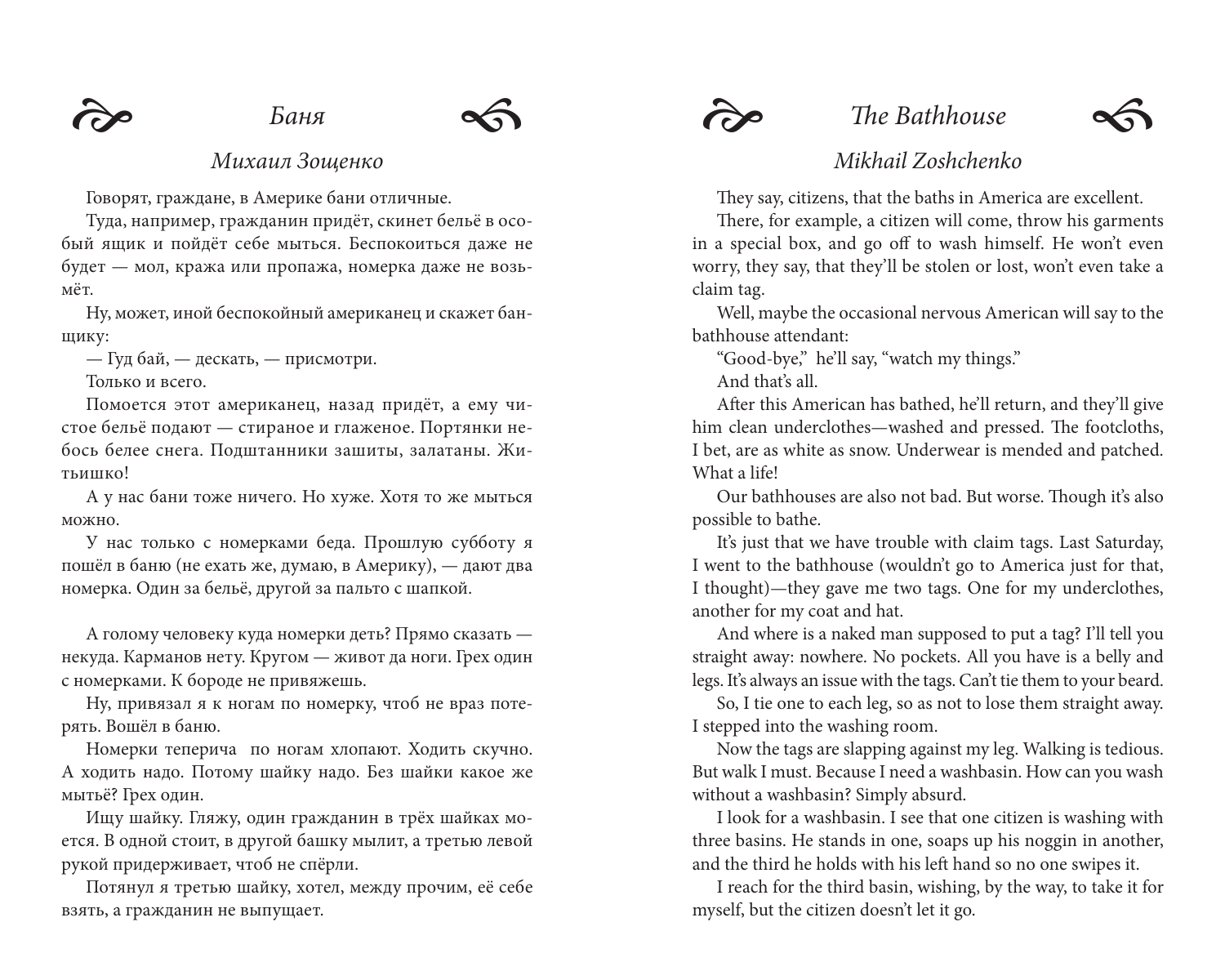— Ты что ж это, — говорит, — чужие шайки воруешь? Как ляпну, — говорит, — тебе шайкой между глаз — не зарадуешься.

Я говорю:

— Не царский, — говорю, — режим шайками ляпать. Эгоизм, — говорю, — какой. Надо же, — говорю, — и другим помыться. Не в театре, — говорю.

А он задом повернулся и моется.

"Не стоять же, — думаю, — над его душой. Теперича, думаю, — он нарочно три дня будет мыться."

Пошёл дальше.

Через час гляжу, какой-то дядя зазевался, выпустил из рук шайку. За мылом нагнулся или замечтался — не знаю. А только тую шайку я взял себе.

Теперича и шайка есть, а сесть негде. А стоя мыться какое же мытьё? Грех один.

Хорошо. Стою стоя, держу шайку в руке, моюсь.

А кругом-то, батюшки-светы, стирка самосильно идёт. Один штаны моет, другой подштанники трёт, третий ещё что-то крутит. Только, скажем, вымылся — опять грязный. Брызжут, дьяволы. И шум такой стоит от стирки — мыться неохота. Не слышишь, куда мыло трёшь. Грех один.

"Ну их, — думаю, — в болото . Дома домоюсь."

Иду в предбанник. Выдают на номер бельё. Гляжу — всё моё, штаны не мои.

— Граждане, — говорю. — На моих тут дырка была. А на этих эвон где.

А банщик говорит:

— Мы, — говорит, — за дырками не приставлены. Не в театре, — говорит.

Хорошо. Надеваю эти штаны, иду за пальто. Пальто не выдают — номерок требуют. А номерок на ноге забытый. Раздеваться надо. Снял штаны, ищу номерок — нету номерка. Верёвка тут, на ноге, а бумажки нет. Смылась бумажка.

"What are you doing," he says, "stealing someone's basin? I will," he says, "clap you with a basin between the eyes—you won't be so joyful."

I say:

"This isn't the Tsarist regime," I say, "to clap people with basins. Such egoism," I say. "After all, others have to bathe. We're not in the theatre," I say.

But he turned his back to me and continued bathing.

"Can't just stand here," I thought, "and breathe down his neck. Now, he will purposefully wash for three whole days."

I walked on.

An hour later, I see some man gaping at something, letting his hand off of his basin. Reached for soap or lost in a dream, I don't know. Only I took that basin for myself.

Now, I have a basin, but there is nowhere to sit. And standing to bathe, what kind of a bath is that? Simply absurd.

Fine. I'll stand. I hold my basin in my hand and bathe.

All around me—good heavens—it's a regular laundry. One is washing his trousers, another rubbing his underwear, a third wringing something else. No sooner than I finish washing, let's say—I'm dirty already. Splashing at me, the devils. And such noise from their washing—I don't even feel like bathing. Can't hear where the soap lathers. Simply absurd.

"Well," I think, "To hell with this. I'll finish washing at home." I walk to the dressing room where we give back our tags for

our garments. I look—everything is mine, except the trousers.

"Citizen," I say, "my trousers had a hole over here. But these have a hole over here"

The attendant says:

"We are not here to watch over holes. You're not in the theatre," he says.

Fine. I put on these trousers and go to get my coat. They won't give me my coat—they demand my tag. But I forgot my tag on my leg. I must undress. I take off my trousers, I search for my tag—no tag. The string is here, on my leg, but the paper is gone. The paper washed off.